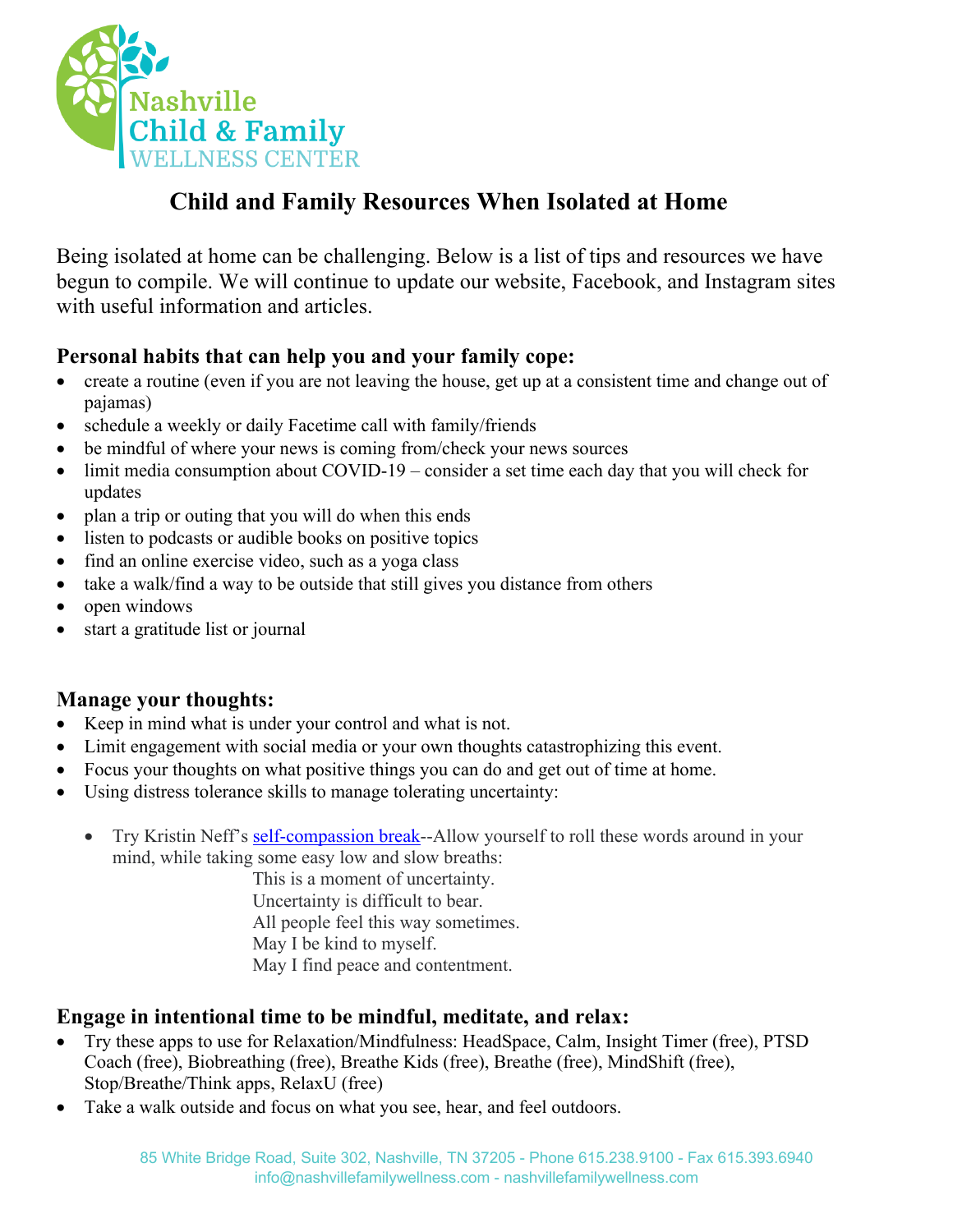

## **Ideas for children:**

• Children need consistency and routine. Make a daily schedule (Sample chart):

| Before 9 a.m. | Wake up                                                                                          |
|---------------|--------------------------------------------------------------------------------------------------|
| 9-9:30am      | <b>Breakfast</b>                                                                                 |
| 9:30-10:30am  | Academic Time                                                                                    |
| 10:30-11:30am | Creative Time or play outside (legos, painting, drawing, family bike ride,<br>yoga, family walk) |
| 11:30-12      | Lunch                                                                                            |
| $12-1$ pm     | Clean up/Chores                                                                                  |
| $1-2$ pm      | Quiet time (puzzle, read, nap)                                                                   |
| 2-4 pm        | Academic/Electronic time (educational shows, educational apps)                                   |
| 4-5 pm        | Afternoon fresh air (walk, play outside)                                                         |
| 5-6 pm        | Dinner                                                                                           |
| $6-8$ pm      | Free time (board games)                                                                          |
| 8-9 pm        | Bedtime                                                                                          |
|               |                                                                                                  |

- Be creative about activities and exercise:
	- o family walk, bike ride, yoga
	- o cooking/baking
	- o board games, musical activities, read books together
	- o Make cheerful, hopeful signs to post in your yard or neighborhood
	- o Cut items out of magazines for future things kids want to do, make collage or vision board
	- o Sidewalk chalk drawings
	- o Write and decorate thank you notes for community helpers (mail carrier, sanitation worker, etc)
	- o Make a map of your neighborhood
	- o Make up a board game or matching game
- Manage your own anxiety (as the parent)
- Check in with kids about how they're doing
- Limit consumption of news
- Keep them in the loop but keep it simple
- Make plans—future trips, play dates
- Stay connected with friends via phone, social media
- Don't stress about being a perfect parent, just do your best...